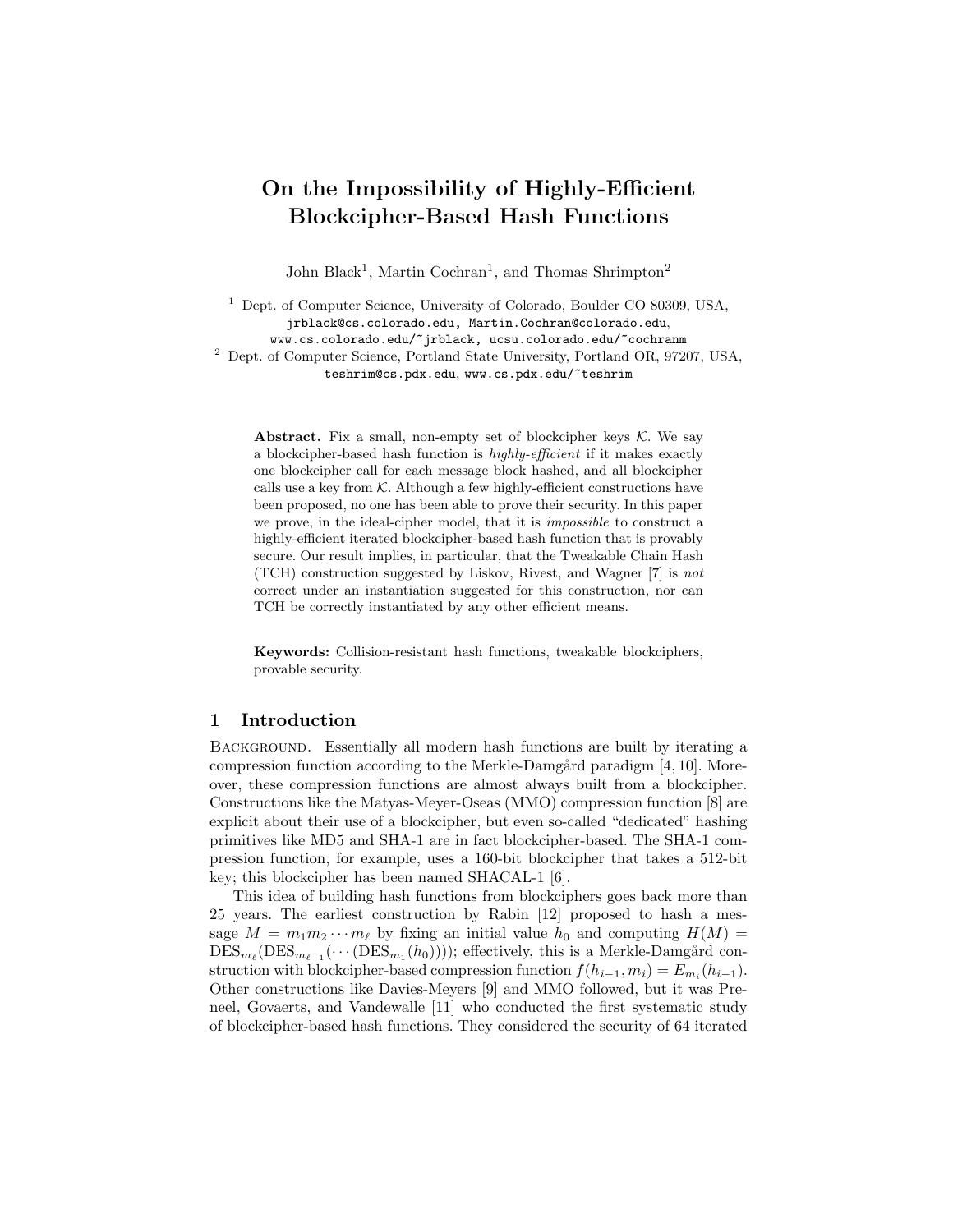

Fig. 1. The Matyas-Meyer-Oseas (MMO) compression function [8].  $E \colon \{0,1\}^n \times$  ${0,1}^n \rightarrow {0,1}^n$  is a block cipher; the hatch mark denotes the location of the key. Iterating this compression function results in a provably-secure hash function [2], however notice that the above compression function will be rekeyed each round.

constructions with compression functions of the form  $f(h_{i-1}, m_i) = E_a(b) \oplus c$ where  $a, b, c \in \{h_{i-1}, m_i, h_{i-1} \oplus m_i, v\}$  for some fixed constant v. The analysis of PGV was attack-based, and schemes not broken by their attacks were deemed secure. Subsequently, Black, Rogaway and Shrimpton [2] considered these same 64 constructions using a proof-based approach. They showed that, in the idealcipher model, 20 of the 64 schemes are collision-resistant up to the birthday bound; Figure 1 gives one example.

Although provably secure, these 20 schemes could be viewed as inefficient in the following sense: in each, the blockcipher key is changed every round. For all conventional blockciphers, changing the key each round is undesirable since scheduling a new key entails a significant computational cost. It is natural to ask then if it is possible to achieve provable security without incurring this cost, and this question is the focus of our work.

MAIN RESULT. Fix a small, non-empty set of blockcipher keys  $K$ . We term a blockcipher-based hash function highly-efficient if its compression function uses exactly one call to a blockcipher (ie, it is rate-1), and if the blockcipher uses only keys from  $\mathcal K$ . Since we can preschedule each key in  $\mathcal K$ , we enjoy a significant performance gain: key scheduling reduces to looking up a precomputed permutation. It is possible that those researchers who have worked on blockcipher-based hash functions over the past 25 years have considered highly-efficient constructions, but found attacks that broke these constructions, or were unable to prove their security. Indeed, the present authors also spent some time trying to find highly-efficient constructions without success. We now explain why.

One would like to construct a highly-efficient hash function that is provably collision resistant. If such a construction did exist, its underlying compression function could be constructed as follows (see Figure 2): let  $f_1$ :  $\{0,1\}^n$  ×  ${0,1}^n \to {0,1}^n$  and  $f_2$ :  ${0,1}^n \times {0,1}^n \times {0,1}^n \to {0,1}^n$  be arbitrary functions. We define  $f: \{0,1\}^n \times \{0,1\}^n \to \{0,1\}^n$  as

$$
f(h_{i-1}, m_i) = f_2(h_{i-1}, m_i, E_K(f_1(h_{i-1}, m_i))),
$$

where  $E_K$  is an *n*-bit blockcipher with key  $K \in \mathcal{K}$  that is the output of a deterministic key-selection function g.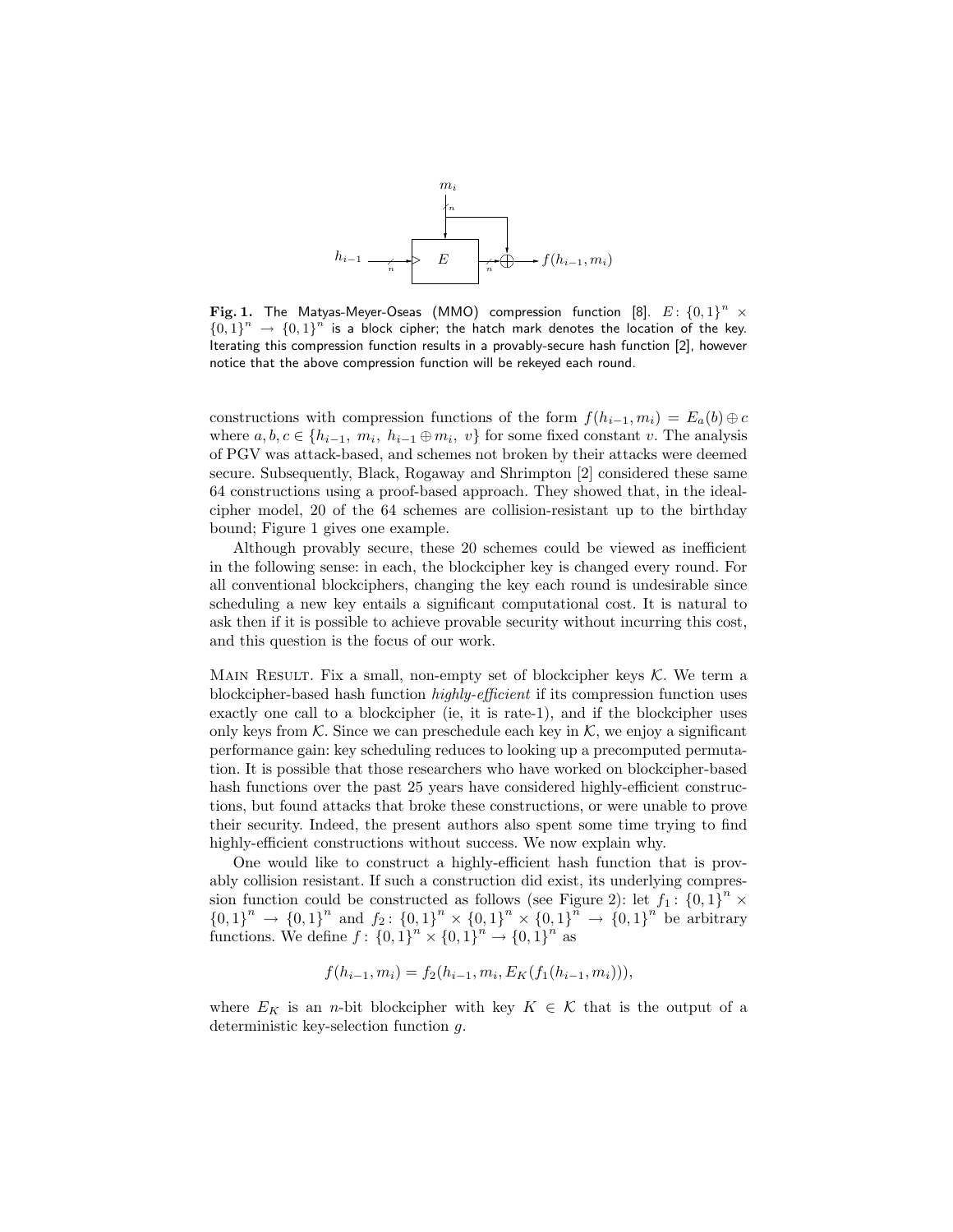

Fig. 2. The general compression function built from a blockcipher keyed from  $K$ . Functions  $f_1\colon \{0,1\}^n \times \{0,1\}^n \to \{0,1\}^n$  and  $f_2\colon \{0,1\}^n \times \{0,1\}^n \times \{0,1\}^n \to \{0,1\}^n$  are arbitrary;  $E_K$  is some *n*-bit blockcipher with key  $K \in \mathcal{K}$  selected by a deterministic key-selection function q.

It isn't hard see that this construction captures all possible rate-1 compression functions built from a blockcipher used in the forward direction and keyed from K: both  $f_1$  and  $f_2$  may process every bit of the input to f in any arbitrary way. Notice that it isn't necessary to feed forward the output of  $f_1$  to  $f_2$ , since  $f_2$  can compute  $f_1(h_{i-1}, m_i)$  itself. The key-selection function g must be deterministic and well-defined, but beyond this may depend on other message blocks, chaining values, the round number, or other parameters, provided it always returns a value from  $K$ . These notions are made precise in Section 2. (Note that this approach does not capture all blockcipher-based hash functions with a fixed key-set, only those that are iterated via Merkle-Damgård and that use the blockcipher in the forward direction.)

In this paper we prove that any compression function constructed as just described cannot produce a provably collision-resistant hash function when iterated. Specifically, we show—in the ideal-cipher model—that for any functions  $f_1, f_2$ , there exists an information-theoretic adversary that finds a collision in the iterated function  $H^f$  in at most  $|\mathcal{K}|(n + \lceil \lg(n) \rceil)$  blockcipher invocations. In fact, for many natural functions  $f_1, f_2$  (like XOR) we find collisions in just  $2|\mathcal{K}|$  blockcipher invocations. This is in stark contrast to the  $\Theta(2^{n/2})$  expected invocations needed to produce a collision in the 20 rekeying constructions proven secure in [2]. Our impossibility proof uses a greedy algorithm that builds large numbers of messages along with their associated hash outputs. We prove that this algorithm builds a tree with height at most  $n + \lfloor \lg(n) \rfloor$  containing at least  $2^{n}(n + \lceil \lg(n) \rceil) + 1$  hash values, thereby yielding a collision on some level of the tree. We stress that our results should not be interpreted as giving practical attacks on all highly-efficient hash functions: our attacks have exponential running time. Instead we are exhibiting a proof that no highly-efficient iterated blockcipher-based hash functions can exist, in the model we have described.

Security of Tweak Chain Hash. Tweakable blockciphers were introduced by Liskov, Rivest, and Wagner [7]. They define a tweakable blockcipher as a map  $\widetilde{E}: \{0,1\}^k \times \{0,1\}^t \times \{0,1\}^n \to \{0,1\}^n$  where the inputs are called the key, the tweak and the *message*. We sometimes write  $\widetilde{E}_K(T,M)$  instead of  $\widetilde{E}(K,T,M)$ . For any fixed  $K \in \{0,1\}^k$  and  $T \in \{0,1\}^t$ , we require that  $\widetilde{E}(K,T,\cdot)$  is a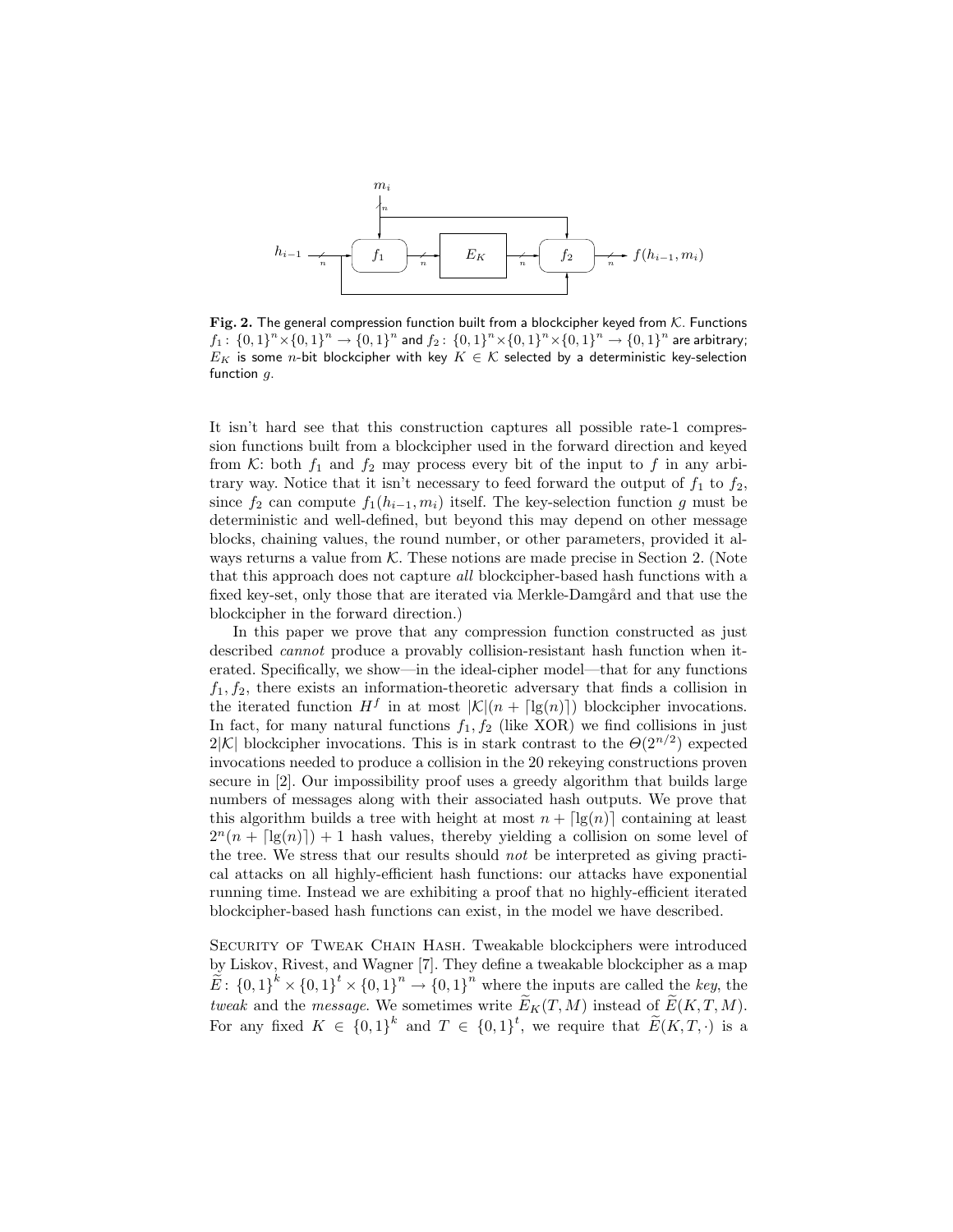

Fig. 3. Two rounds of the Tweak Chain Hash compression function.  $\widetilde{E}_K$  is the tweakable blockcipher,  $K$  is a fixed public key; the arc denotes the location of the tweak.

permutation on  $n$  bits. The idea is for the tweakable blockcipher to act like a normal blockcipher but with an extra (public) input, the tweak, which adds variability. The key may be expensive to schedule and to change, but changes to the tweak should be inexpensive. Security is defined as indistinguishability of a family of random permutations from  $E_K(\cdot, \cdot)$  with random key K, where the adversary controls the tweak and the message. See Section 2 for a formal definition.

Along with several other constructions, Liskov, Rivest, and Wagner suggest a new iterated hash-function construction built on tweakable blockciphers called the "Tweak Chain Hash" (TCH). This is a straightforward adaptation of the MMO construction into the tweakable setting: let  $E$  be a tweakable blockcipher with  $t = n$ , and fix a key  $K \in \{0,1\}^k$ . For any  $M \in (\{0,1\}^n)^+$  write  $M =$  $m_1 \cdots m_\ell$  where each  $|m_i| = n$ , define  $TCH^{\widetilde{E}_K}(M)$  as

function 
$$
\frac{TCH^{\widetilde{E}_K}(m_1 \cdots m_\ell)}{\text{for } i \leftarrow 1 \text{ to } \ell \text{ do } h_i \leftarrow \widetilde{E}_K(h_{i-1}, m_i) \oplus m_i}
$$
 return  $h_\ell$ 

where  $h_0$  is a fixed constant, say  $0<sup>n</sup>$ . See Figure 3. A main motivation for TCH is efficiency: in each round the (expensive to change) key  $K$  remains fixed while the (cheap to change) tweak and message vary. One might therefore expect TCH to be substantially faster than MMO.

However the security of TCH is left as an open question. In the same paper, the authors propose two ways to create tweakable blockciphers from conventional blockciphers: one construction based on the CBC-MAC and one using universal hash families. So it is natural to wonder whether TCH is secure when built using either of these constructions. But inserting the second construction into TCH yields a fixed-key rate-1 hash function constructed from a conventional blockcipher and given our results above, we would expect that any such construction should be insecure. In fact we show something even stronger.

We demonstrate that using either tweakable-blockcipher construction from Liskov et al., the resulting TCH construction admits a simple attack. These attacks produce an infinite number of same-length colliding message pairs under TCH, regardless of the parameters chosen for the underlying tweakable blockcipher and regardless of the security model. Appealing to our main result, we further show in the ideal-cipher model that any tweakable blockcipher—built using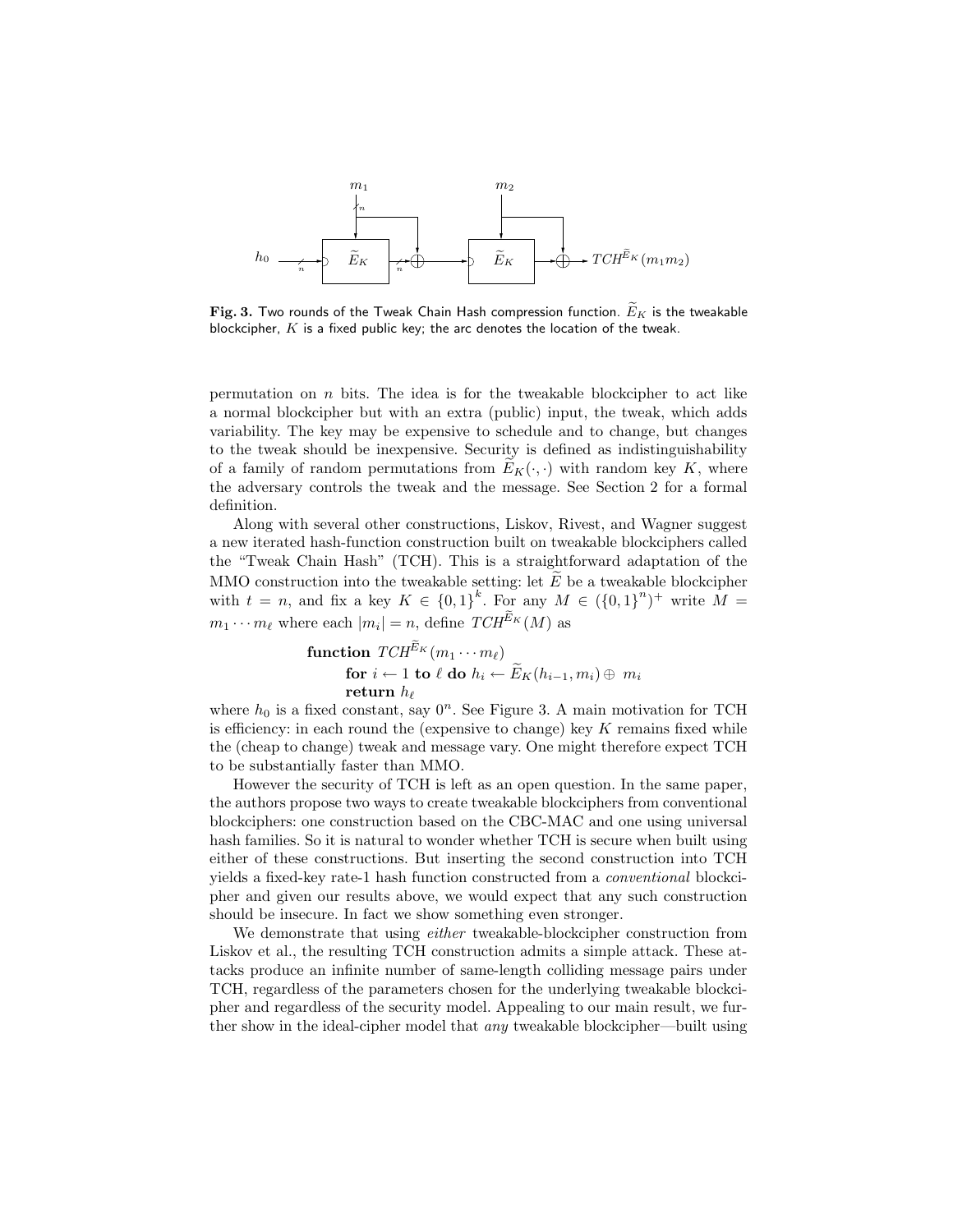one call to a conventional blockcipher—will yield an insecure TCH construction. Our result does not, however, rule out TCH being secure when constructed from a tweakable blockcipher primitive, such as the Hasty Pudding cipher [13]. This is discussed further in Section 4.

SECURITY MODEL. The standard-model assumption for blockciphers is that they are good pseudo-random permutations (PRPs) [9]. However this assumption is insufficient for proving the security of hash functions based on blockciphers; indeed, Simon has shown [15] that the PRP assumption alone is insufficient for secure blockcipher-based hashing. For this reason, all proofs of security for blockcipher-based hash functions have been done in the ideal-cipher model [2, 9, 10, 15, 16]. This model, which dates back to Shannon [14], treats a blockcipher as a random and independent permutation for each key. Some believe that modeling blockciphers in this way is not realistic: often we find correlations and biases in real blockciphers that one would not expect to see if the object were drawn uniformly from the family of all blockciphers with the same block and key size. Nonetheless, proofs of security in this model do have meaning: security is guaranteed against adversaries that ignore the structure of the underlying blockcipher.

Except for the two simple attacks given for TCH, all attacks in this paper are in the ideal-cipher model. We do not make any probabilistic assumptions nor do we depend on the permutivity of the blockciphers.

The normal measure of security for blockcipher-based hash functions is that they are secure against information-theoretic adversaries in the ideal-cipher model [2]. Our adversaries are therefore information-theoretic. While this may seem to be giving too much power to an adversary when thinking of real-world attacks, we once again stress that our goal is to demonstrate the nonexistence of provably collision-resistant schemes, not to give practically instantiable attacks. Indeed, it is clearly impossible to exhibit a practical attack given the generality of our setting:  $f_1$  could itself be a collision-resistant hash function and a practical attack on the resulting hash function would imply a practical attack on  $f_1$ .

MESSAGE LENGTHS. Our definition for collision resistance will count as valid any pair of messages that produce the same hash value. Finding collisions in practice is often much harder than this due to techniques such as Merkle-Damgård strengthening [9]. In view of this, all attacks in this paper produce colliding messages of the same length, and therefore still apply even in the presence of such techniques.

# 2 Security Definitions

BASIC NOTIONS. Let  $k$  and  $n$  be positive integers. A *blockcipher* is a function  $E: \{0,1\}^k \times \{0,1\}^n \rightarrow \{0,1\}^n$  where for each  $K \in \{0,1\}^k$  we require that  $E_K(\cdot) = E(K, \cdot)$  is a permutation on  $\{0,1\}^n$ . Let Perm $(n)$  be the set of all permutations on  $\{0,1\}^n$ , and let  $Bloc(k,n)$  be the set of all blockciphers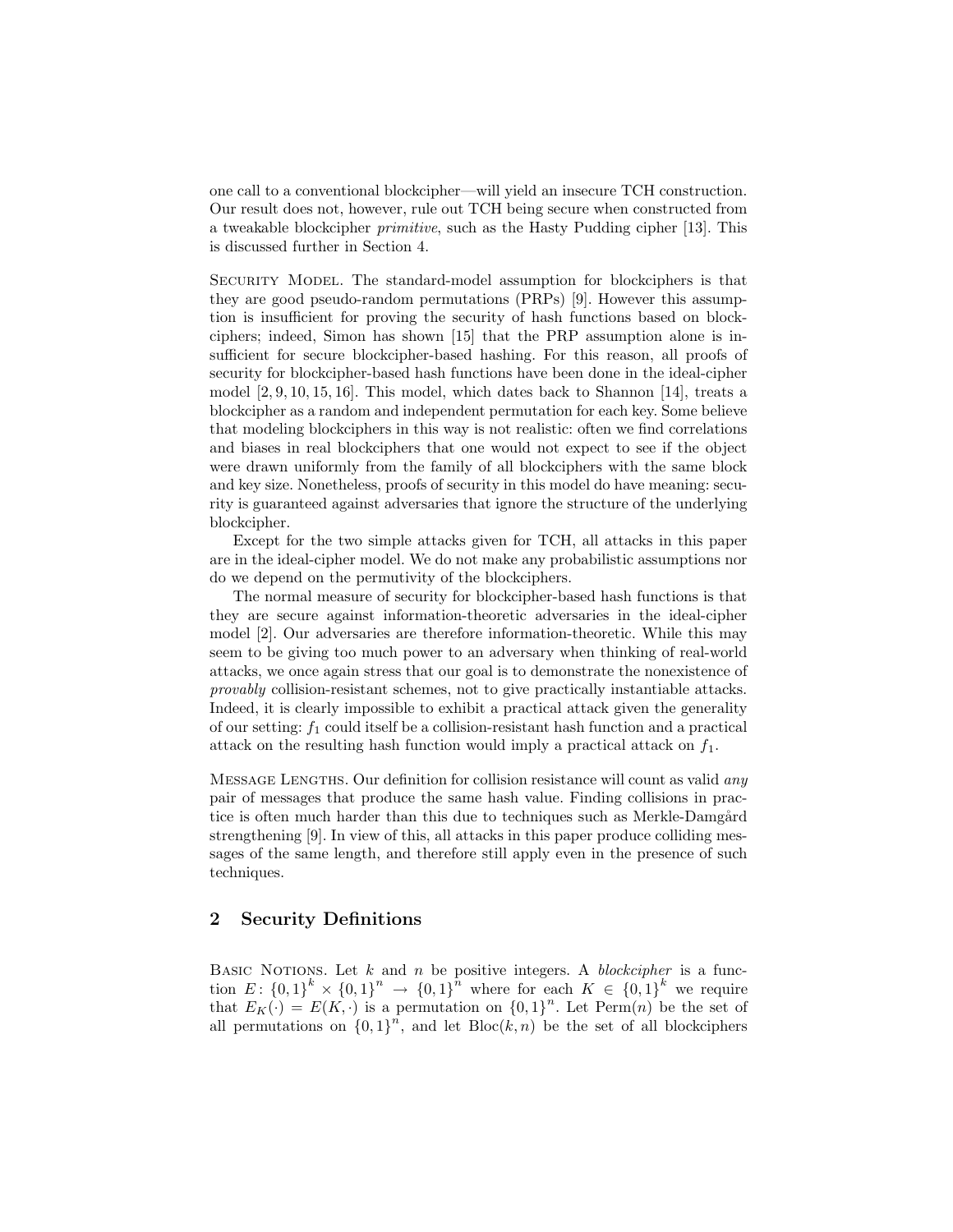$E: \{0,1\}^k \times \{0,1\}^n \rightarrow \{0,1\}^n$ . A function  $f: \text{Perm}(n) \times \mathcal{D} \rightarrow \{0,1\}^c$  is a (permutation-based) compression function if  $\mathcal{D} = \{0,1\}^a \times \{0,1\}^n$  for some  $a \geq 1$  where  $a + n \geq c$ . If the program for computing f uses a single query  $\pi(x)$ to compute  $f^{\pi}(h,m) = f(\pi, h, m)$  then f is rate-1.

For non-empty sets  $\mathcal{K} \subset \{0,1\}^k$  and  $\mathcal{S} \subseteq \{0,1\}^*$ , fix a deterministic keyselection function  $g: \mathcal{S} \times \{0,1\}^n \times \{0,1\}^n \to \mathcal{S} \times \mathcal{K}$ . Fix a constant  $h_0$  and let  $\sigma_0 = \varepsilon$ . We define a (highly-efficient, blockcipher-based) hash function by the following program:

function 
$$
H[g, K]^E(m_1 \cdots m_\ell)
$$
  
\nfor  $i \leftarrow 1$  to  $\ell$  do  
\n $(\sigma_i, K) \leftarrow g(\sigma_{i-1}, h_{i-1}, m_i)$   
\n $\pi \leftarrow E_K$   
\n $h_i \leftarrow f^\pi(h_{i-1}, m_i)$   
\nreturn  $h_\ell$ 

where  $f$ :  $\text{Perm}(n) \times \{0, 1\}^n \times \{0, 1\}^n \to \{0, 1\}^n$  is a rate-1 compression function. This program computes a map  $H[g,\mathcal{K}]^E$ : Bloc $(k,n)\times(\{0,1\}^n)^+ \to \{0,1\}^n$ , and we say that  $H[g, K]^E$  is rate-1 because f is. Sometimes we will call  $H[g, K]^E$  the iterated hash of f, for obvious reasons.

When it is understood from context, we will omit the superscript  $\pi$  to  $f$ , and E to H. We will also often omit explicit reference to q and  $\mathcal{K}$ , simply writing H for  $H^E[g, K]$ .

We write  $x \stackrel{\$}{\leftarrow} S$  for the experiment of choosing a random element from the finite set  $S$  and calling it  $x$ . An *adversary* is an algorithm with access to one or more oracles, which we write as superscripts.

Collision resistance. To quantify the collision resistance of a highly-efficient, blockcipher-based hash function, we model the blockcipher as a randomly chosen  $E \in \text{Bloc}(k, n)$ . An adversary A is given oracles for  $E(\cdot, \cdot)$  and its inverse  $E^{-1}(\cdot, \cdot)$ , and wants to find a *collision* for H—that is,  $M, M' \in \mathcal{D}$  where  $M \neq M'$  but  $H(M) = H(M')$ . We look at the number of queries that the adversary makes and compare this with the probability of finding a collision.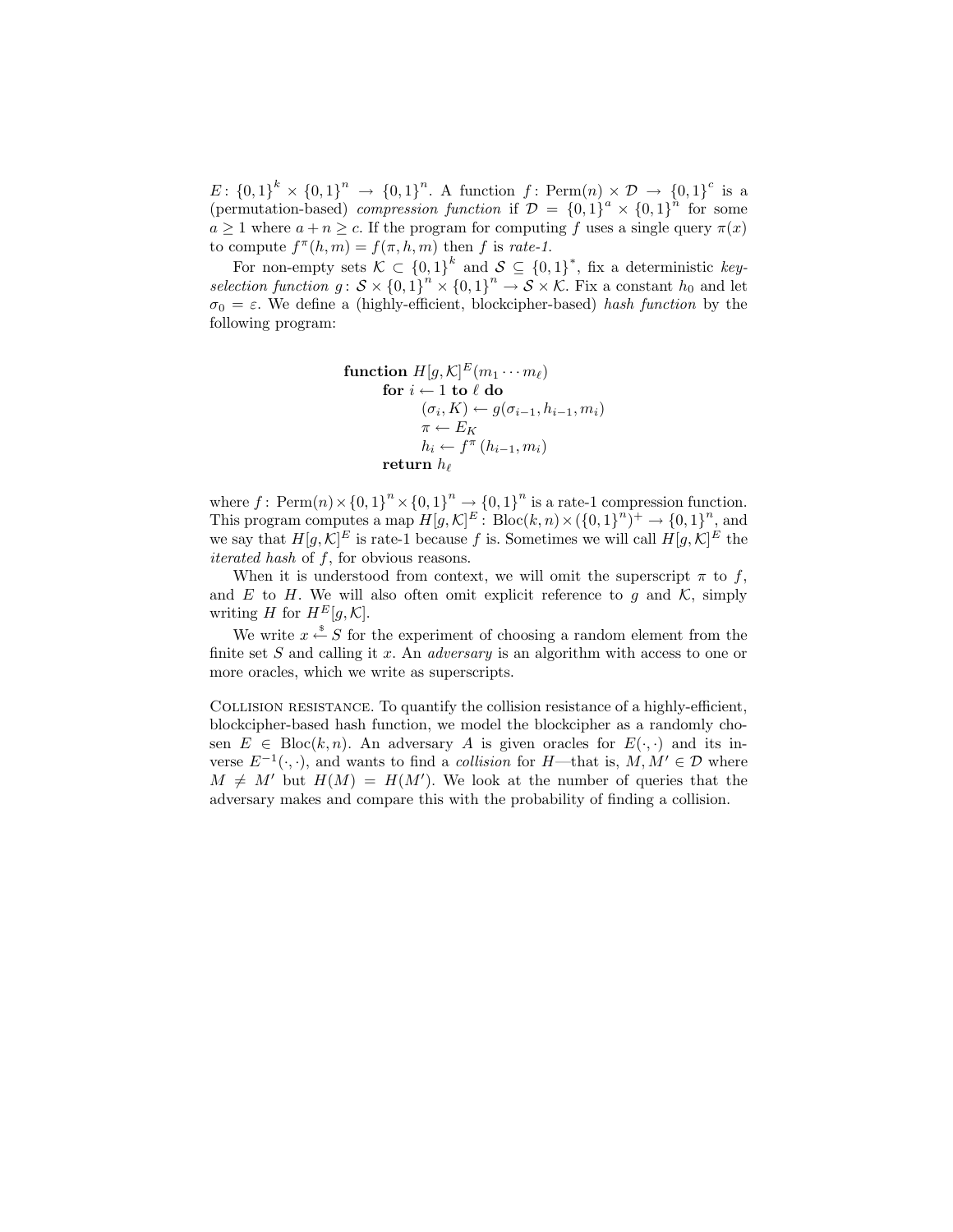**Definition 1. [Collision resistance of a hash function]** Fix  $k, n > 0$ , and let  $E: \{0,1\}^k \times \{0,1\}^n \to \{0,1\}^n$  be a blockcipher. Let  $\mathcal{K} \subset \{0,1\}^k$  and  $\mathcal{S} \subseteq$  ${0,1}^*$  be non-empty sets, and let  $g: \mathcal{S} \times \{0,1\}^n \times \{0,1\}^n \to \mathcal{S} \times \mathcal{K}$  be a key-selection function. Let  $H[g, K]$  be a highly-efficient, blockcipher-based hash function,  $H[g,\mathcal{K}]$ : Bloc $(k,n) \times \mathcal{D} \to \{0,1\}^n$ , and let A be an adversary. Then the advantage of  $A$  in finding collisions in  $H$  is the real number

$$
\mathbf{Adv}_{H}^{\text{coll}}(A) = \Pr\left[E \xleftarrow{\$} \text{Bloc}(k, n); (M, M') \xleftarrow{\$} A^{E(\cdot, \cdot), E^{-1}(\cdot, \cdot)}: \right. \\
M \neq M' \wedge H^{E}(M) = H^{E}(M')\right]
$$

For  $q \geq 1$  we write  $\mathbf{Adv}_{H}^{coll}(q) = \max_{A} {\mathbf{Adv}_{H}^{coll}(A)}$  where the maximum is taken over all adversaries that ask at most  $q$  oracle queries.

TWEAKABLE BLOCKCIPHERS. Fix  $k, t, n > 0$ . A tweakable blockcipher is a function  $\widetilde{E}: \{0,1\}^k \times \{0,1\}^t \times \{0,1\}^n \to \{0,1\}^n$  such that for any  $K \in \{0,1\}^k$  and any  $T \in \{0,1\}^t$  we are guaranteed that  $\widetilde{E}(K,T,\cdot) = \widetilde{E}_K(T,\cdot)$  is a permutation on  $\{0,1\}^n$ . If we write  $\widetilde{\pi} \stackrel{\$}{\leftarrow} \{0,1\}^t \times \text{Perm}(n)$  we are choosing  $2^t$  random permutations on  ${0,1}^n$ , one for each  $T \in {0,1}^t$ . The permutation associated to T is  $\widetilde{\pi}(T, \cdot).$ 

Definition 2. [Security of Conventional and Tweakable Blockciphers] Let  $\tilde{E}$ :  $\{0,1\}^k \times \{0,1\}^t \times \{0,1\}^n \to \{0,1\}^n$  be a tweakable blockcipher, and let A be an adversary. Then

$$
\mathbf{Adv}_{E}^{\text{prp}}(A) = \Pr[K \stackrel{\text{s}}{\leftarrow} \mathcal{K}: A^{E_{K}(\cdot)} = 1] - \Pr[\pi \stackrel{\text{s}}{\leftarrow} \text{Perm}(n): A^{\pi(\cdot)} = 1]
$$
\n
$$
\mathbf{Adv}_{\tilde{E}}^{\text{trp}}(A) = \Pr[K \stackrel{\text{s}}{\leftarrow} \{0, 1\}^{k}: A^{\tilde{E}_{K}(\cdot, \cdot)} = 1] -
$$
\n
$$
\Pr[\tilde{\pi} \stackrel{\text{s}}{\leftarrow} \{0, 1\}^{t} \times \text{Perm}(n): A^{\tilde{\pi}(\cdot, \cdot)} = 1]
$$

Write  $\mathbf{Adv}_{E}^{\text{prp}}(q) = \max_{A} \{ \mathbf{Adv}_{E}^{\text{prp}}(A) \}$  and  $\mathbf{Adv}_{E}^{\text{prp}}(q) = \max_{A} \{ \mathbf{Adv}_{E}^{\text{prp}}(A) \}$ for  $q \ge 1$  and where the maxima are taken over all adversaries that ask at most q oracle queries.

#### 3 Hash Function Constructions and Attacks

We begin this section with a more detailed discussion of the generalized rate-1 blockcipher-based compression function shown in Figure 2, and of certain assumptions we might make in practice (though our later proofs will make no such assumptions). Next we consider attacks on the iterated hash of this compression function. The first attack is particularly efficient (it requires only  $2|\mathcal{K}|$  blockcipher invocations) and we argue that it probably applies to many "reasonable" constructions for the compression function. The second is more general: it shows there cannot exist an iterated hash function based on this type of compression function that is provably collision resistant in our model.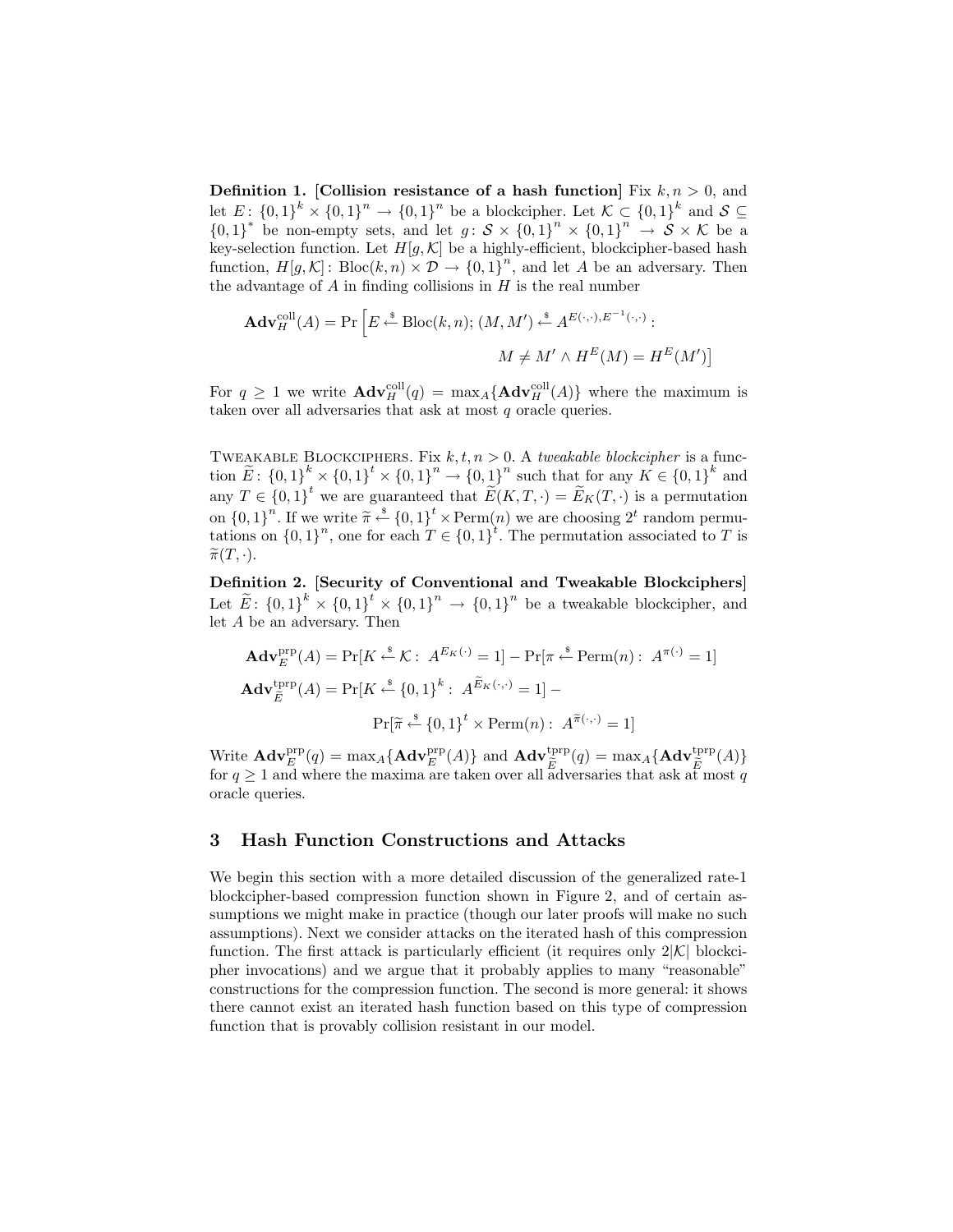Generalized Rate-1 Blockcipher-based Compression Function. We consider any compression function  $f$  that is built in the following way. Let  $f_1: \{0,1\}^n \times \{0,1\}^n \to \{0,1\}^n$  and  $f_2: \{0,1\}^n \times \{0,1\}^n \times \{0,1\}^n \to \{0,1\}^n$ be arbitrary functions. We define  $f: \text{Perm}(n) \times (\{0,1\}^n \times \{0,1\}^n) \rightarrow \{0,1\}^n$ as  $f^{\pi}(h,m) = f_2(h,m,\pi(f_1(h,m)))$ . See Figure 2 with  $\pi = E_K$ . We will not formally argue that this construction covers all possible  $2n$  to n bit functions that call  $\pi$  at most once; this would take us quite far afield. Instead we give the following informal justification.

The function  $f$  takes two *n*-bit inputs,  $h$  and  $m$ . We make both of these inputs available to the "preprocessing" function  $f_1$  and to the "postprocessing" function  $f_2$ . Additionally,  $f_2$  has access to the output of  $\pi$ . We do not feed the output of  $f_1$  to  $f_2$  since  $f_2$  is capable of recomputing  $f_1$  itself. Similarly, we do not feed the output of  $f_2$  back to  $f_1$  since any computation performed by  $f_2$ only on inputs h and m could have been computed by  $f_1$ ; if the output of  $f_2$ depends also on  $\pi$  then it cannot be fed back into  $f_1$  (and thus  $\pi$ ) because we are requiring  $f$  be rate-1.

Although  $f_1$  and  $f_2$  are fully arbitrary, we imagine that in practice they will be simple and fast-to-compute functions. In PGV [11], for example, these functions are never more complex than XOR. It would make little sense to have  $f_1$  be, say, SHA-1 since our overall construction is itself aiming to be a cryptographic hash function. Nonetheless, our results continue to hold even for such far-fetched constructions: since our adversary is information-theoretic, it is able to find all 2n-bit inputs that yield some particular n-bit output for  $f_1$  in constant time.

The Two-Fiber Attack. We begin by describing a simple collision-finding attack called the "two-fiber attack" which works on many natural highly-efficient constructions, including all of the fixed-key constructions from [11]. In this attack the function  $f_1$  has a certain property, which we call the "two-fiber property." We now explain.

Let  $f_1^{-1}(i)$  represent the set  $\{(h,m): f_1(h,m) = i\}$ . This is commonly called the *fiber* of  $f_1$  under i, or the *i*-fiber. We now define the notion of a well-balanced fiber or function.

**Definition 3. [Well-Balanced Fibers]** Fix integer  $n > 0$ , and let  $f: \{0,1\}^n \times$  ${0,1}^n \rightarrow {0,1}^n$  be a function. Then the fiber  $f^{-1}(i)$  is well-balanced if each  $h \in \{0,1\}^n$  appears exactly once as a first coordinate of some ordered pair of  $f^{-1}(i)$ . If every fiber of f is well-balanced, then we say that f is well-balanced.

An example of a well-balanced function is  $f_1(h,m) = h \oplus m$ . In fact, it's not hard to see that if  $f_1(h, \cdot)$  is a permutation on  $\{0, 1\}^n$  for each  $h \in \{0, 1\}^n$  then  $f_1$  will be well-balanced.

For the purposes of the present attack, we require only that there exist distinct  $i_1, i_2 \in \{0,1\}^n$  such that  $f_1^{-1}(i_1)$  and  $f_1^{-1}(i_2)$  are well-balanced. If  $f_1$  has two such fibers, we say that  $f_1$  has the *two-fiber property* and the resulting attack is called the two-fiber attack. Notice that this property can be determined by the adversary without requiring any E-queries.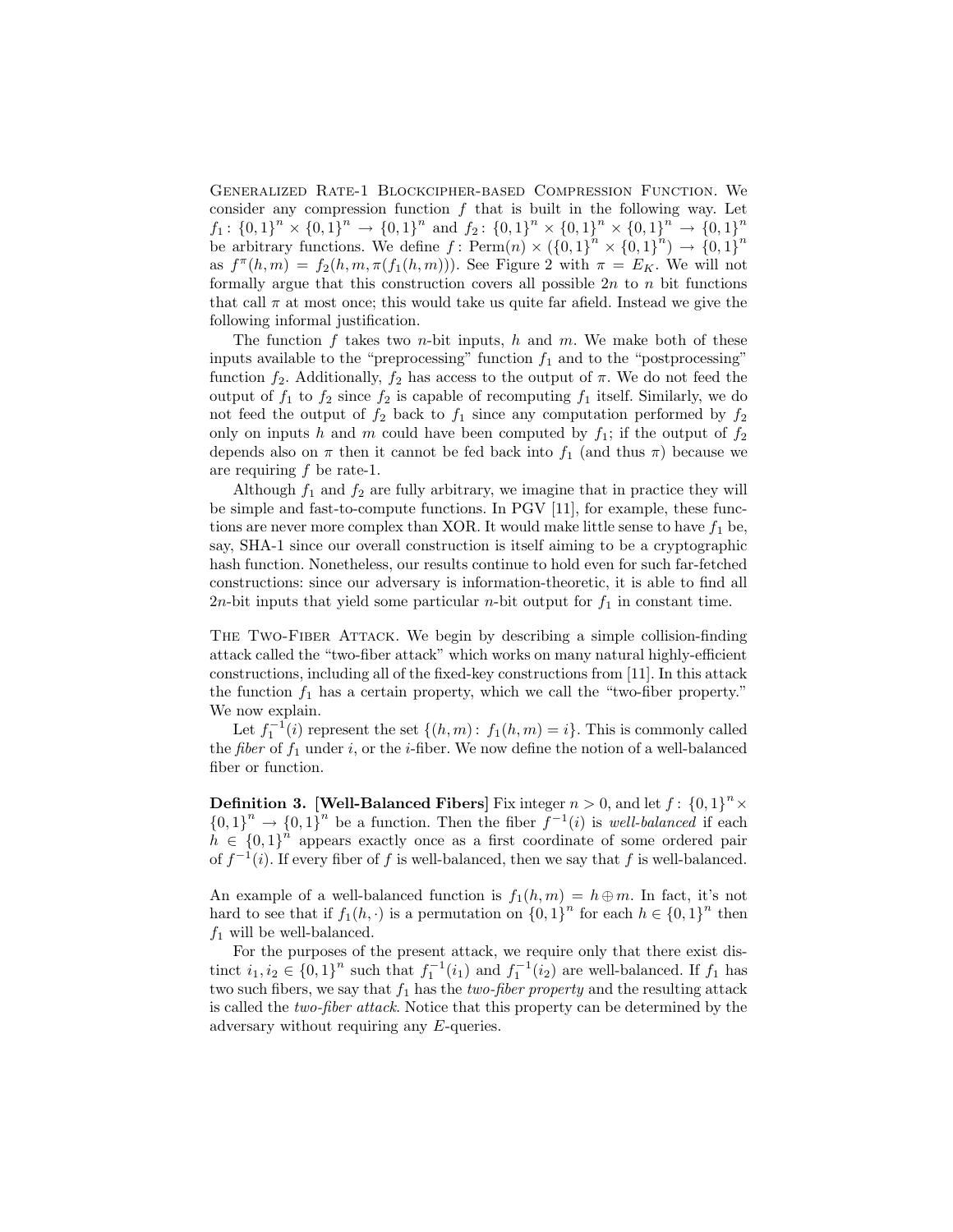The attack is given in the theorem below. The idea behind the attack is that by doing just  $2|\mathcal{K}|$  queries to E on points  $i_1$  and  $i_2$ , an adversary can produce arbitrarily many same-length messages along with their hash values.

**Theorem 1. [Two-Fiber Attack]** Fix  $k, n > 0$  and let  $E: \{0,1\}^k \times \{0,1\}^n \rightarrow$  ${0,1}^n$  be a blockcipher. Fix  $\mathcal{K} \subset {0,1}^k$ ,  $\mathcal{S} \subseteq {0,1}^*$ , and let  $g: \mathcal{S} \times {0,1}^n \times$  ${0,1}^n \rightarrow S \times K$  be a key-selection function. Let the compression function f:  $\text{Perm}(n) \times (\{0,1\}^n \times \{0,1\}^n) \to \{0,1\}^n$  be defined as usual by  $f^{\pi}(h,m) =$  $f_2(h, m, \pi(f_1(h,m)))$ , where  $f_1$  has the two-fiber property. Finally, let hash function  $H[g,\mathcal{K}]$ : Bloc $(k,n) \times \mathcal{D} \to {0,1}^n$  be the iterated hash of f. Then  $\mathbf{Adv}_{H}^{\text{coll}}(2|\mathcal{K}|) = 1.$ 

*Proof.* Let  $i_1, i_2 \in \{0, 1\}^n$ ,  $i_1 \neq i_2$ , be chosen such that  $f_1^{-1}(i_1)$  and  $f_1^{-1}(i_2)$  are well-balanced fibers. We now define  $A^{E,E^{-1}}$ , a collision-finding adversary for H. First A makes  $2|\mathcal{K}|$  queries to its left oracle at  $(K,i_1)$  and  $(K,i_2)$  for each  $K \in \mathcal{K}$ . With the resulting values,  $A$  grows a rooted tree  $T$ . Tree  $T$  will be annotated with node-labels and edge-labels; the edge-labels will represent message blocks and the node-labels will contain the intermediate hash values obtained by traversing T from the root to that node. Edges are added by specifying an ordered pair  $(u, v)$  of node labels where u is already in T and v is a new node with label v. Thus each edge-addition always creates a leaf. Each time we add an edge to T we will also specify the label for that edge.

Let the root of T be labeled  $h_0$ . Since  $h_0 \in \{0,1\}^n$  and  $f_1^{-1}(i_1)$  and  $f_1^{-1}(i_2)$ are well-balanced fibers, then there exist distinct  $m_1, m_2$  such that  $i_1 = f_1(h_0, m_1)$ and  $i_2 = f_1(h_0, m_2)$ . Therefore A can now compute  $x_1 = f(h_0, m_1)$  and  $x_2 = f_1(h_0, m_2)$ .  $f(h_0, m_2)$  without any oracle queries since  $E_K(i_1)$  and  $E_K(i_2)$  have been precomputed for any K that was output by g. If  $x_1 = x_2$ , then A halts returning the collsion  $m_1, m_2$ . If not, A adds an edge  $(h_0, x_1)$  labeled  $m_1$  and an edge  $(h_0, x_2)$  labeled  $m_2$ . Then A continues at the leaves of T, doubling their number using the same technique as above; no additional oracle queries are required. This process is continued by  $A$  until a collision occurs. Since there are only  $2^n$ possible output values for  $f$  and because the number of leaves doubles at each step, we are guaranteed that A will find a collision among the leaves within  $n+1$ iterations of this process.

Note that the proof holds even if  $E_K$  is not a permutation; we require only that  $E_K$  be a map from n bits to n bits. Also notice that the colliding messages produced by  $A$  are the same length; this means that a length-encoding scheme like MD-strengthening does not help avert the attack.

There are several obvious extensions to the two-fiber attack: for example, had we not insisted that messages be of the same length, a single well-balanced fiber would have sufficed. Also, if  $f_1$  did not have the two-fiber property, perhaps it had  $\ell$  fibers in which every  $h \in \{0,1\}^n$  occurred at least twice among the first coordinates in those  $\ell$  fibers. This would admit an analogous attack using  $\ell|\mathcal{K}|$  oracle queries. Rather than pursue these ideas further, we instead proceed to the generalized attack that shows that  $|\mathcal{K}|(n + \lceil \lg(n) \rceil)$  oracle queries are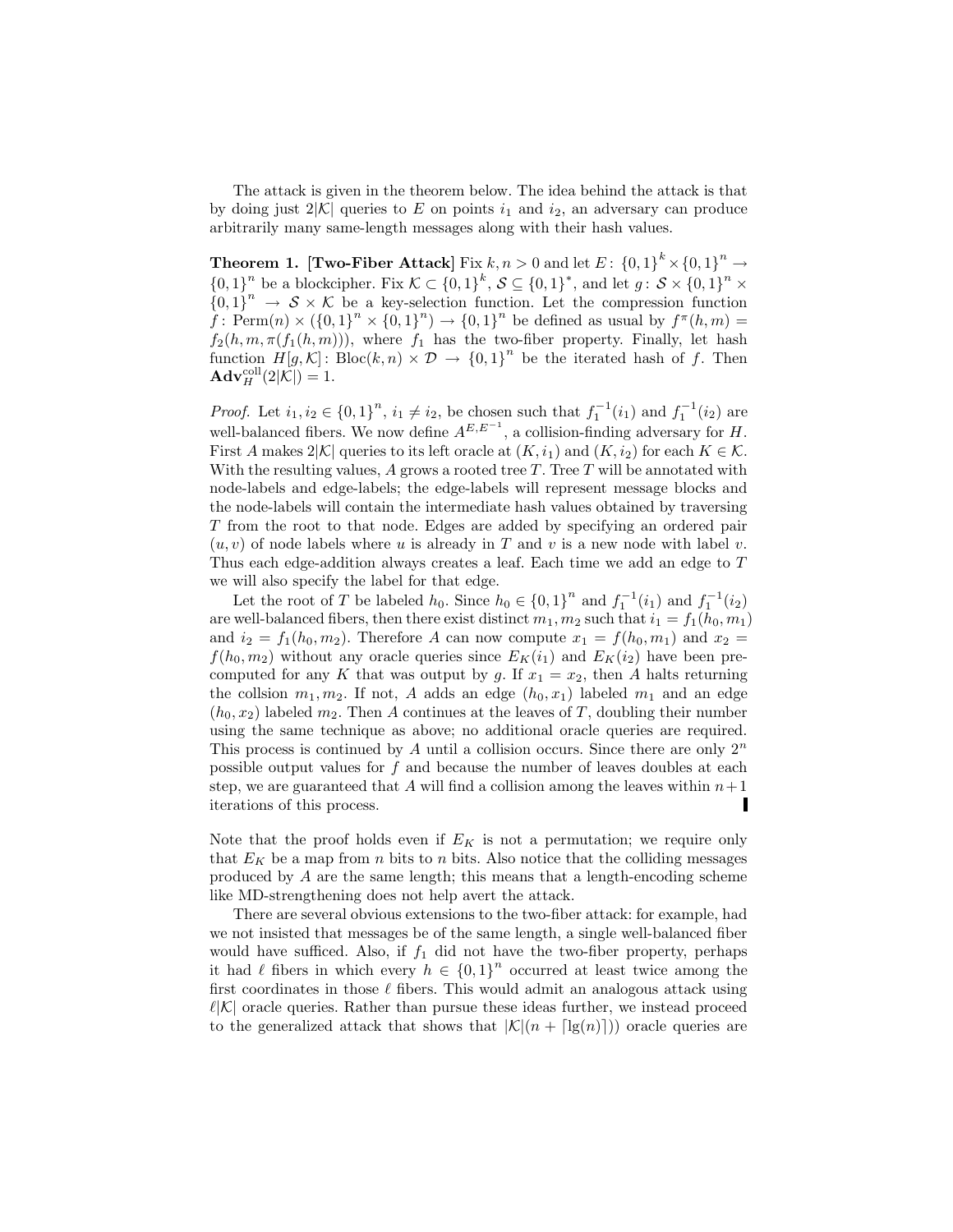sufficient to find distinct same-length messages that collide for any generalized compression function.

MAIN RESULT. The central result of this paper is to show that no rate-1 compression function using blockcipher keys from a small fixed set  $K$  can give rise to a provably collision-resistant hash function when iterated. We show this by using at most  $|\mathcal{K}|(n + \lceil \lg(n) \rceil)$  oracle queries to produce an overwhelming number of hash outputs that correspond to distinct messages. More specifically, our attack implements an algorithm to grow a tree of messages where the number of nodes in the tree at least doubles with each level added to it. We then show that the tree will have height at most  $n + \lfloor \lg(n) \rfloor$  but with more than  $2^n(n + \lfloor \lg(n) \rfloor)$ nodes which means there must exist a collision at some level of the tree.

Although the theorems below hold for all  $n > 0$ , we restrict our statements to  $n \geq 8$  since small values are of no interest and addressing them would introduce special cases into the proofs. Due to space constraints, we present here a proof sketch. The complete proof can be found in the full version of the paper [1].

**Theorem 2.** [General Attack] Fix  $k > 0, n \geq 8$  and let  $E: \{0,1\}^k \times \{0,1\}^n \rightarrow$  ${0,1}^n$  be a blockcipher. Fix  $\mathcal{K} \subset {0,1}^k$ ,  $\mathcal{S} \subseteq {0,1}^*$ , and let  $g: \mathcal{S} \times {0,1}^n \times$  ${0,1}^n \rightarrow S \times K$  be a key-selection function. Define function  $f: \text{Perm}(n) \times$  $({0,1}^n \times {0,1}^n) \to {0,1}^n$  as usual by  $f^{\pi}(h,m) = f_2(h,m,\pi(f_1(h,m))),$  with  $f_1$  and  $f_2$  arbitrary. Let  $H[g, \mathcal{K}]$ : Bloc $(k, n) \times \mathcal{D} \to \{0, 1\}^n$  be the iterated hash of f. Then  $\mathbf{Adv}_{H}^{\text{coll}}(|\mathcal{K}|(n + \lceil \lg(n)\rceil)) = 1.$ 

*Proof.* We sketch the main ideas. Our goal is to grow a (rooted, directed) tree  $T$ where each edge and each node has a label. A path from the root to any node represents a message and its hash value; each edge along a given path is labeled with a message block, and the message associated to a given path is the concatenation of the edge-labels along that path. Each node is labeled with an  $n$ -bit chaining value; for any given path, the message associated to that path results in the hash value indicated at the terminal node of the path. We initialize  $T$ with a single node: the root, labeled by  $h_0$ . Thus far this is the same as it was for the two-fiber attack above.

For this sketch, we fix  $|K| = 1$ , so g is trivial and K is fixed for all oracle queries. It is straightforward to generalize for larger  $K$ .

Now, let  $N = 2^n$  and for all  $i \in [0..N-1]$  define  $\mathcal{R}_i = \{(h,m,s): h,m \in \mathcal{R}_i\}$  $\{0,1\}^n \wedge f_1(h,m) = i\}.$  Here  $s \in \{0,1\}^n \cup \{?\}$ , and initially we set  $s = ?$  for all triples in the  $\mathcal{R}_i$  above. The ? is a symbol indicating that the third coordinate of the triple is unknown; our goal is to have the third coordinate set to  $f(h, m)$ , but computing this requires an E-oracle query of  $(K,i)$  by A and we will use our oracle queries sparingly.

Note that once A performs the E-oracle query  $(K, i)$  he is able to fill in all third coordinates for triples in  $\mathcal{R}_i$ . And the goal is to grow T by as much as possible using as few queries as possible. Therefore A uses a greedy strategy: when choosing which  $(K, i)$  query to make next, he chooses the one that allows the largest number of new nodes to be added to T. When A makes this optimal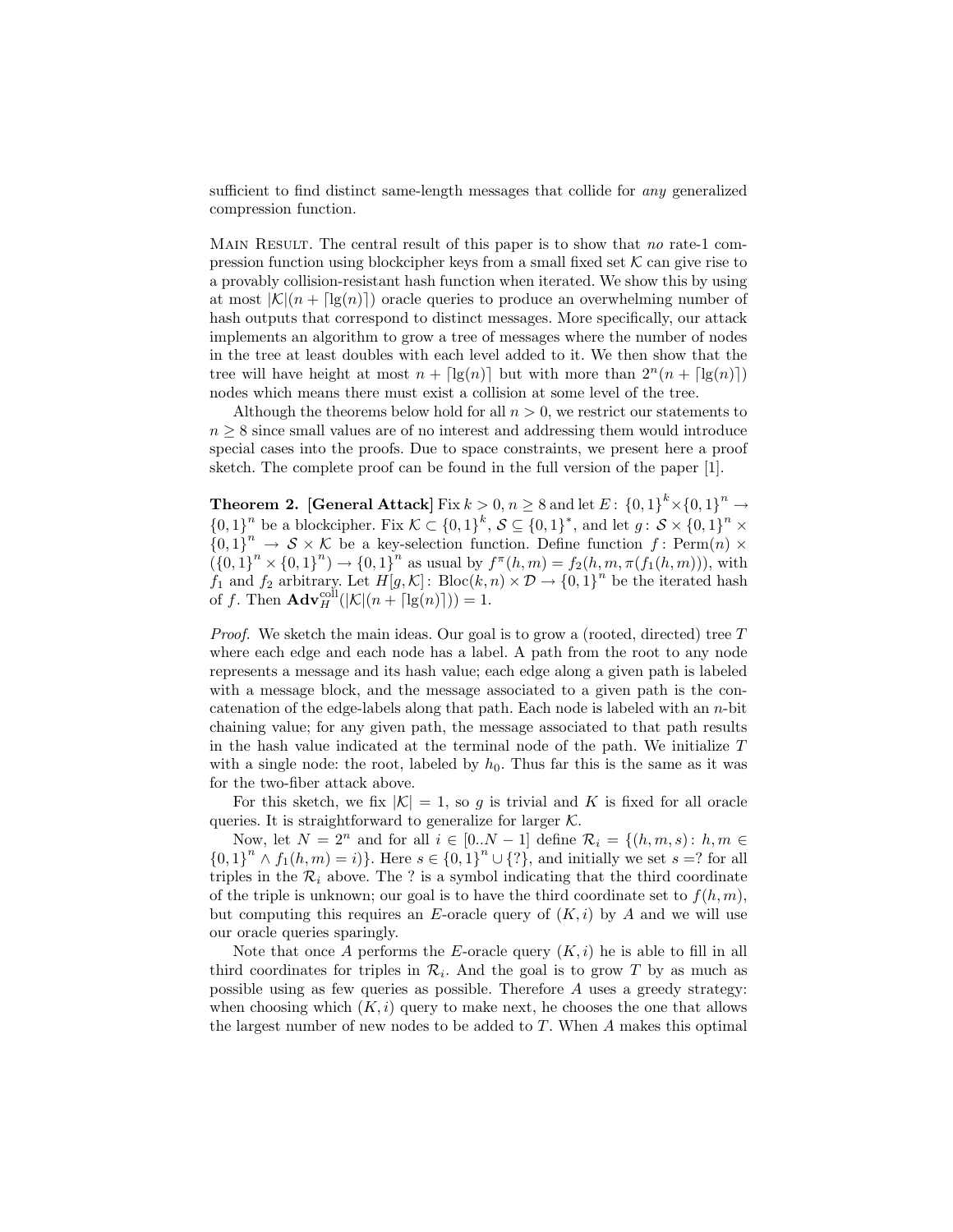query  $(K, i)$  he fills in the third coordinates of all triples in  $\mathcal{R}_i$  and then adds edges to T with the corresponding edge-labels and node-labels.

As A proceeds, he adds at most one level to T for each query performed. The crux of the proof is to show that the number of nodes in  $T$  at least doubles each time A makes a query and extends T. In the full proof, we show that (except for the first query) a tree T with t nodes receives at least  $t + 1$  new nodes when A makes a query according to the greedy strategy above. The idea is a counting argument over the triples for those  $\mathcal{R}_i$  that still contain a ?-symbol in their third coordinates. A simple inductive argument then shows that after  $\ell$  queries we will have at least  $2^{\ell} + 2^{\ell-1} - 1$  nodes in T.

Now letting  $m = \lfloor \lg(n) \rfloor$ , we see that after  $n + m$  queries we are guaranteed at least  $nN + 2^{m-1}N - 1$  nodes in  $n + m + 1$  levels of T. Ignoring the root node, this is  $nN + 2^{m-1}N - 2$  nodes in  $n + m$  levels. Since  $n \ge 8$  then  $2^{m-1} \ge m + 1$ and

$$
nN + 2^{m-1}N - 2 \ge (n+m)N + N - 2 > (n+m)N.
$$

Thus there are more than  $(n + \lceil \lg(n) \rceil)N$  nodes on  $n + \lceil \lg(n) \rceil$  levels of T yielding a collision on some level. The same-length messages  $M$  and  $M'$  that collide under hash function  $H$  are extracted from  $T$  by traversing  $T$  from the root to each colliding node and reading off the edge labels that form the message blocks of  $M$  and  $M'$ . Г

INTERPRETING THE RESULT. We have used the ideal-cipher model for the blockcipher and endowed the adversary with limitless computational abilities. In this setting we were able to find an attack far more efficient than we can for knownsecure constructions like MMO. However, we must realize that this model is not realistic in two ways: (1) When we plug a real blockcipher in for  $E$ , say 256bit Rijndael, and fix a key-selection algorithm g and key-set  $K$ , we do not then have a random object. We have a fixed public object that can be attacked via directed cryptanalysis. (2) If we attempt to mount the attacks described here, we will be using real computers with real computational limitations. Building a tree with  $\Omega(2^n)$  nodes is not feasible for typical values of n. Of course collisions will appear long before the tree reaches this size, under reasonable probabilistic assumptions, but even a tree containing  $\Omega(2^{n/2})$  nodes is impractical to store when  $n$  is (say) 160 or 256.

So one might reasonably ask if the attacks just shown are really of any concern at all. Perhaps we can use 256-bit Rijndael, fix a single key 0 256 , and find some fast and simple functions  $f_1$  and  $f_2$  that do not admit any "obvious" attacks on the resulting iterated hash function. This may very well produce a collisionresistant hash function in the same sense that SHA-1 or RIPEMD-160 is thought to be collision resistant: no one has yet found collisions. However, we are taking a step backwards in this way of thinking because we are once again relying on the lack of effective attacks to give evidence of security. In a sense, we would be designing yet another primitive when we already have several primitives without any known attacks (at the time of this writing) and a longer established presence.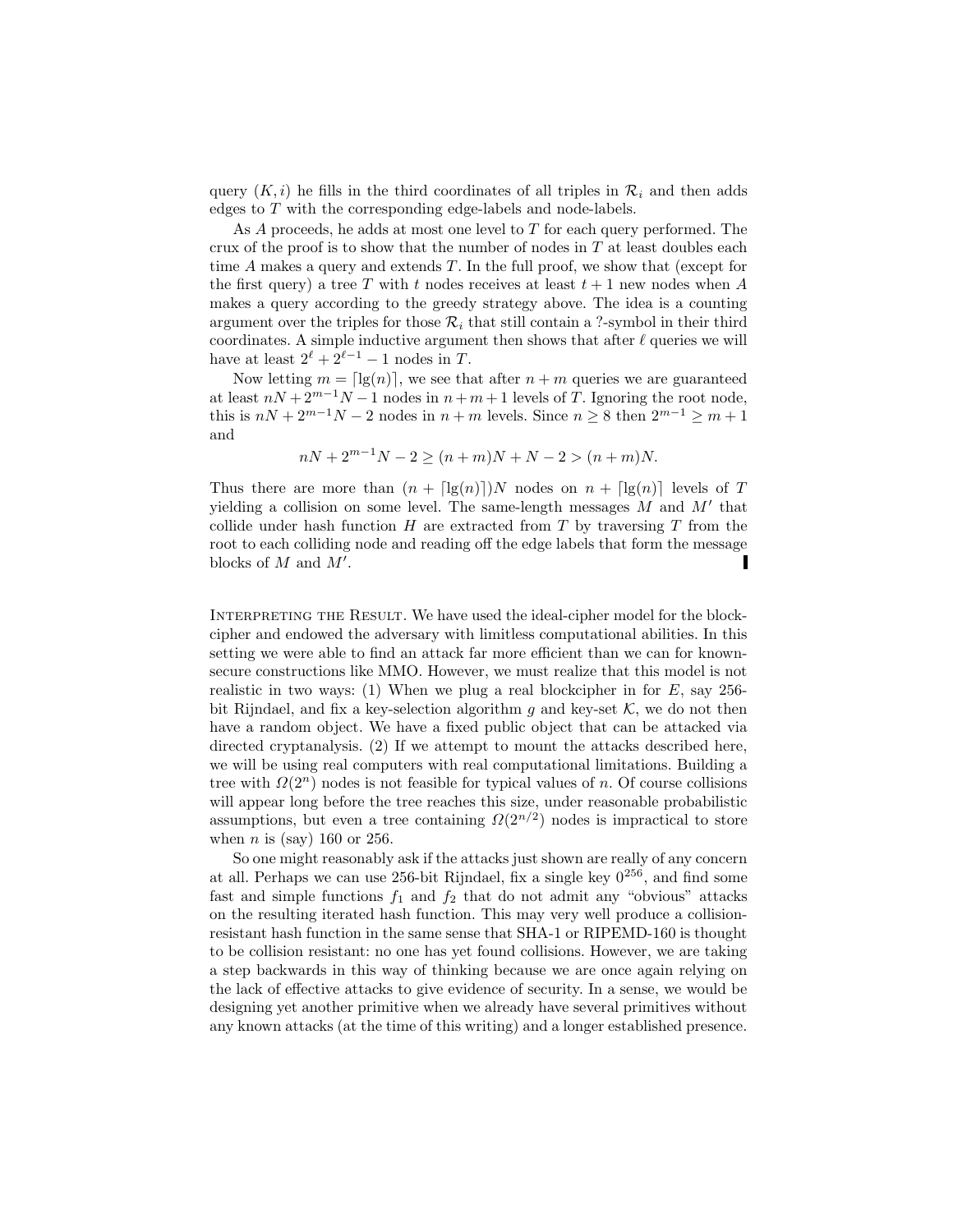But one thing we can guarantee about such an object is this: it will never admit a proof of security in the established model.

#### 4 The Tweak Chain Hash

Tweakable blockciphers [7] are a map  $\widetilde{E}$ :  $\{0,1\}^k \times \{0,1\}^t \times \{0,1\}^n \to \{0,1\}^n$ where the inputs are called the "key," the "tweak," and the "message," respectively. We sometimes write  $\widetilde{E}_K(T,M)$  instead of  $\widetilde{E}(K,T,M)$ . For any fixed  $K \in \{0,1\}^k$  and  $T \in \{0,1\}^t$ , we require that  $\widetilde{E}(K,T,\cdot)$  is a permutation on n bits. The idea is for the tweakable blockcipher to act like a normal blockcipher but with an extra (public) input, the tweak, which adds variability. The key may be expensive to schedule and to change, but changes to the tweak should be cheap. Security for a tweakable blockcipher was defined in Section 2.

In their paper, Liskov et al. give (among other things) two proposals for constructing tweakable blockciphers from conventional blockciphers, along with several other constructions for using tweakable blockciphers. Their paper suggests a new hash-function construction built on tweakable blockciphers called the "Tweak Chain Hash" (TCH), defined as follows: for any  $m \in (\{0,1\}^n)^+$ write  $M = m_1 \cdots m_\ell$  where each  $|m_i| = n$ , define  $TCH^{\widetilde{E}_K}(M)$  as

function 
$$
TCH^{\widetilde{E}_K}(m_1 \cdots m_\ell)
$$
for  $i \leftarrow 1$  to  $\ell$  do  $h_i \leftarrow \widetilde{E}_K(h_{i-1}, m_i) \oplus m_i$  return  $h_\ell$ 

where  $h_0$  is a fixed constant, say  $0^n$ , and  $\tilde{E}$  is a tweakable blockcipher with  $n = t$ and key  $K$  a constant; see Figure 3. Their is idea is that this construction should be faster than blockcipher-based constructions that rekey: the key  $K$  is fixed and only the tweak and message change for each message block digested. Since changing these two inputs should be cheap (ie, nothing equivalent to rescheduling a key should be required), each round of TCH should be faster than a round of, say, MMO. The authors leave the security of TCH as an open question. This is a question we aim to address in this section.

THE FIRST ATTACK: TCH-CBC. Liskov et al. give two provably-secure constructions of tweakable blockciphers from conventional blockciphers. The first construction is the CBC MAC of the two-block message  $M \parallel T$ . In other words, for a given blockcipher E they define  $\widetilde{E}_K(T,M) = E_K(T \oplus E_K(M))$ . They show that this construction is birthday-close to the underlying blockcipher E. That is,  $\mathbf{Adv}_{E}^{\text{tprp}}(q) < \mathbf{Adv}_{E}^{\text{prp}}(q) + q^{2}/2^{n}$ . We call this the "CBC construction."

Taking the CBC construction and inserting it into the TCH construction seems like a natural try at building a collision-resistant hash function from a blockcipher. However, we immediately notice that the resulting TCH-CBC scheme is rate- $1/2$ ; that is, two blockcipher calls are required for each message block digested. (This means that our analysis from Section 3 does not apply because the compression function here is not rate-1.) This may in fact be more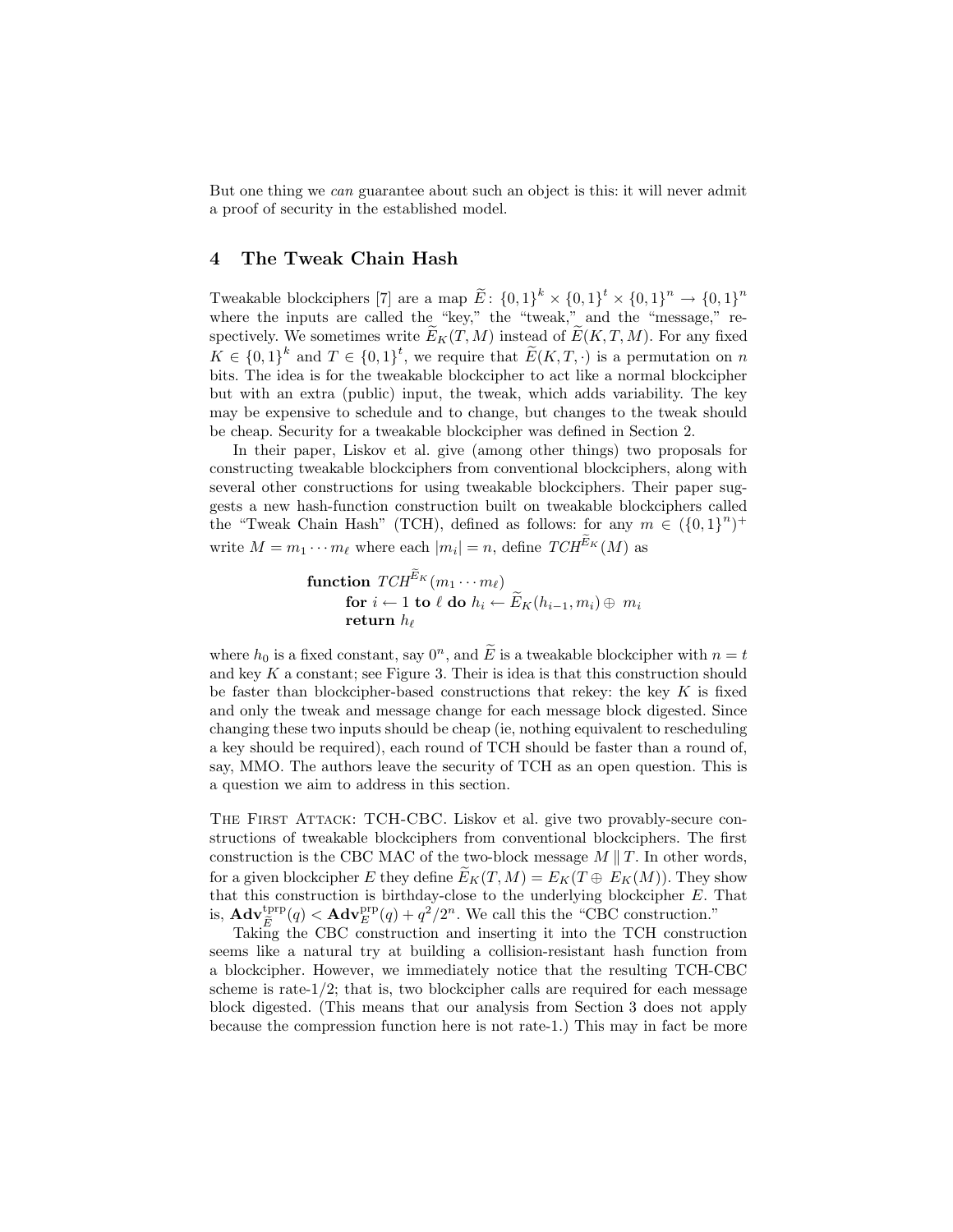

Fig. 4. Two rounds of the  $\mathcal{T}CH\text{-}CBC^\pi$  hash function. Function  $\pi\colon \{0,1\}^n \to \{0,1\}^n$  is a fixed permutation. We can easily generate an infinite number of same-length message pairs that collide using this construction.

expensive than a rate-1 scheme that rekeys (like MMO). But TCH-CBC would be an interesting scheme nonetheless because it fixes the blockcipher key; no secure scheme has ever been exhibited that does this.

Unfortunately TCH-CBC is not collision resistant, as we now show. Fix a key  $K$ : this induces a fixed permutation that, for notational convenience, we name  $\pi = E_K$ . For any  $M \in (\{0,1\}^n)^+$  write  $M = m_1 \cdots m_\ell$  where each  $|m_i| =$ *n*, define  $TCH-CBC^{\pi}(M)$  as

function 
$$
TCH\text{-}CBC^\pi(m_1\cdots m_\ell)
$$
  
for  $i \leftarrow 1$  to  $\ell$  do  $h_i \leftarrow \pi(h_{i-1} \oplus \pi(m_i)) \oplus m_i$   
return  $h_\ell$ 

where as usual,  $h_0$  is some fixed constant. See Figure 4. Now for a two-block message  $M = m_1 m_2$  we have

$$
TCH\text{-}CBC^{\pi}(M) = \pi(\pi(h_0 \oplus \pi(m_1)) \oplus m_1 \oplus \pi(m_2)) \oplus m_2.
$$

Let  $M_c^* = \pi^{-1}(c \oplus h_0) || c$  and notice that  $h(M_c^*) = h_0$  for any  $c \in \{0,1\}^n$ , yielding a large number of 2-block collisions. This idea can easily be generalized to generate collisions for messages of any even number of blocks > 2 as well.

The Second Attack: TCH-AXU. The second tweakable blockcipher construction proposed by Liskov et al. is based on the use of a universal hash family [3]. The flavor they used are known as  $\epsilon$ -AXU<sub>2</sub> hash families. This is the preferred flavor because it leads to an efficient tweakable-blockcipher construction with good security. However, as we will see, plugging their construction into TCH allows a simple attack, and this attack does not depend on the  $\epsilon$ -AXU<sub>2</sub> property.

**Definition 4.** [ $\epsilon$ -**AXU**<sub>2</sub> **Hash Families**] Fix  $n > 0$ . We say a set of functions  $\mathcal{U} = \{u : \{0,1\}^n \times \{0,1\}^n\}$  is  $\epsilon$ -AXU<sub>2</sub> if for all  $x, y, z \in \{0,1\}^n$  with  $x \neq y$ ,

$$
\Pr_{u \in \mathcal{U}}[u(x) \oplus u(y) = z] \le \epsilon.
$$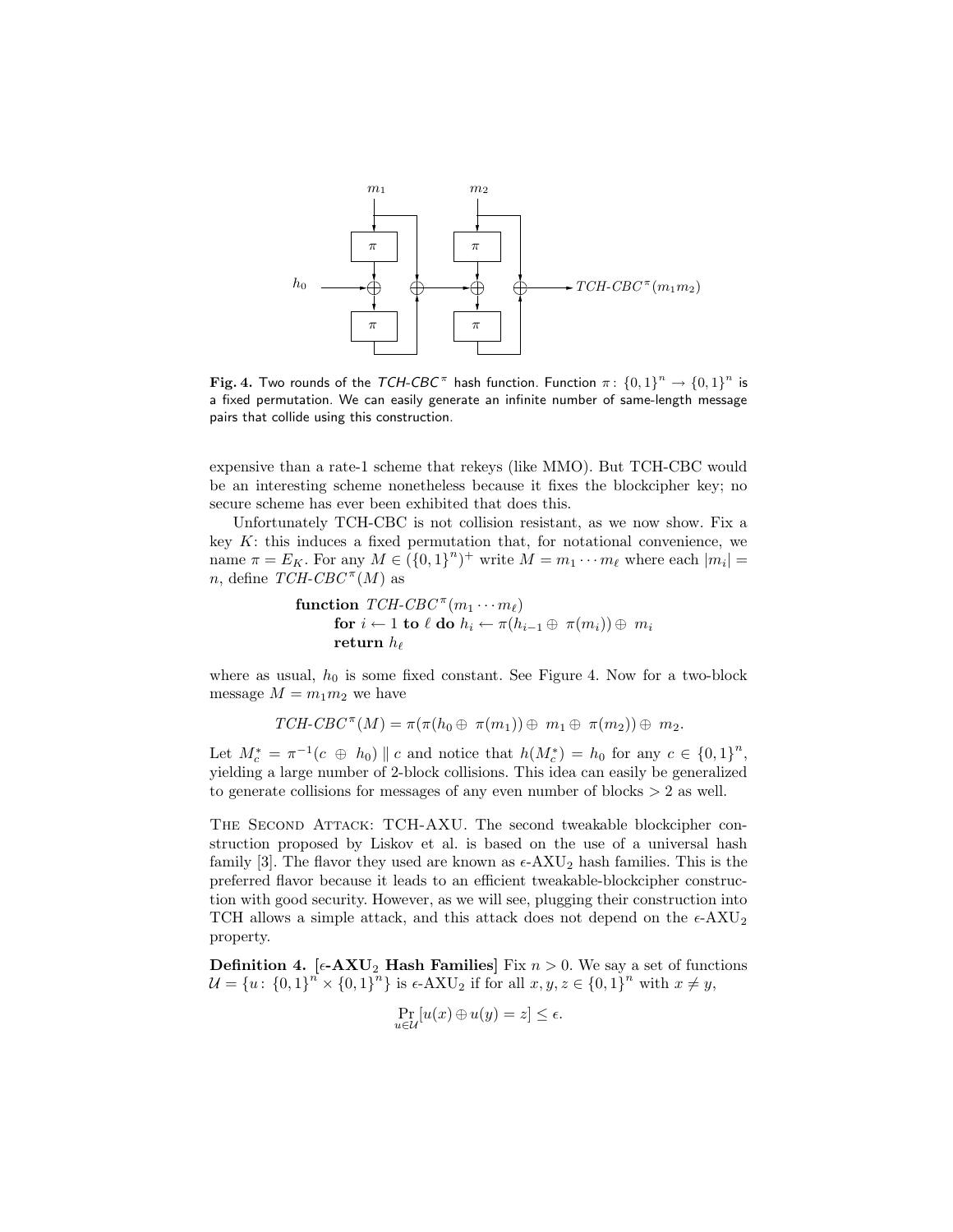$$
h_0 \longrightarrow \underbrace{\begin{array}{c} m_1 \\ \downarrow \\ \downarrow \end{array}}_{h_0 \longrightarrow \underbrace{\begin{array}{c} m_2 \\ \downarrow \\ \downarrow \end{array}}_{h_1 \longrightarrow \underbrace{\begin{array}{c} m_2 \\ \downarrow \\ \downarrow \end{array}}_{h_0 \longrightarrow \underbrace{\begin{array}{c} m_2 \\ \downarrow \\ \downarrow \end{array}}_{h_1 \longrightarrow \underbrace{\begin{array}{c} m_2 \\ \downarrow \\ \downarrow \end{array}}_{h_1 \longrightarrow \underbrace{\begin{array}{c} m_2 \\ \downarrow \\ \downarrow \end{array}}_{h_1 \longrightarrow \underbrace{\begin{array}{c} m_2 \\ \downarrow \\ \downarrow \end{array}}_{h_1 \longrightarrow \underbrace{\begin{array}{c} m_2 \\ \downarrow \\ \downarrow \end{array}}_{h_1 \longrightarrow \underbrace{\begin{array}{c} m_2 \\ \downarrow \\ \downarrow \end{array}}_{h_1 \longrightarrow \underbrace{\begin{array}{c} m_2 \\ \downarrow \\ \downarrow \end{array}}_{h_1 \longrightarrow \underbrace{\begin{array}{c} m_2 \\ \downarrow \\ \downarrow \end{array}}_{h_1 \longrightarrow \underbrace{\begin{array}{c} m_2 \\ \downarrow \\ \downarrow \end{array}}_{h_1 \longrightarrow \underbrace{\begin{array}{c} m_2 \\ \downarrow \\ \downarrow \end{array}}_{h_1 \longrightarrow \underbrace{\begin{array}{c} m_2 \\ \downarrow \\ \downarrow \end{array}}_{h_1 \longrightarrow \underbrace{\begin{array}{c} m_2 \\ \downarrow \\ \downarrow \end{array}}_{h_1 \longrightarrow \underbrace{\begin{array}{c} m_2 \\ \downarrow \\ \downarrow \end{array}}_{h_1 \longrightarrow \underbrace{\begin{array}{c} m_2 \\ \downarrow \\ \downarrow \end{array}}_{h_1 \longrightarrow \underbrace{\begin{array}{c} m_2 \\ \downarrow \\ \downarrow \end{array}}_{h_1 \longrightarrow \underbrace{\begin{array}{c} m_2 \\ \downarrow \\ \downarrow \end{array}}_{h_1 \longrightarrow \underbrace{\begin{array}{c} m_2 \\ \downarrow \\ \downarrow \end{array}}_{h_1 \longrightarrow \underbrace{\begin{array}{c} m_2 \\ \downarrow \\ \downarrow \end{array}}_{h_1 \longrightarrow \underbrace{\begin{array}{c} m_2 \\ \downarrow \\ \downarrow \end{array}}_{h_1 \longrightarrow \underbrace{\begin{array}{c} m_2 \\ \downarrow \\ \downarrow \end{array}}_{h_1 \longrightarrow \underbrace{\begin{array}{c} m_2 \\ \downarrow \\
$$

Fig. 5. Two rounds of the  $TCH-AXU^{\pi}$  hash function. Function  $\pi\colon \{0,1\}^n \to \{0,1\}^n$ is a fixed permutation and  $u\colon \{0,1\}^n \,\to\, \{0,1\}^n$  is a fixed arbitrary function. We can easily generate an infinite number of same-length message pairs that collide using this construction.

Now let E be a blockcipher, let U be an  $\epsilon$ -AXU<sub>2</sub> hash family whose functions map n bits to n bits and define  $E_{K,u}(T,M) = E_K(M \oplus u(T)) \oplus u(T)$  where  $K \in \{0,1\}^k$  and  $u \in \mathcal{U}$ . Liskov et al. show that  $\mathbf{Adv}_{\widetilde{E}}^{\text{prp}}(q) < \mathbf{Adv}_{E}^{\text{prp}}(q) + 3\epsilon q^2$ . We call this the "AXU construction."

Let's try inserting the AXU construction into TCH and see if the resulting TCH-AXU construction is secure. Note that the AXU construction has a longer key since both the key for the underlying blockcipher and the function  $u$  must be specified. However, since TCH is a keyless object, we once again must fix both of these keys. Of course, fixing u means selecting some single function from  $\mathcal{U}$ , and since  $U$  is an  $\epsilon$ -AXU<sub>2</sub> hash family, most of the functions in this set will be "good" in the sense that they will be injective or nearly injective. However, as we will see, the properties of the particular function  $u$  are irrelevant in our attack: it is effective no matter what *n*-bit to *n*-bit function is supplied.

Once we have selected a fixed key K and function  $u$ , we have a rate-1 fixedkey blockcipher-based hash function, and our results from Section 3 immediately tell us the construction is insecure. However, it is even worse than this: there is a very simple attack that yields an infinite number of same-length message pairs that collide, as we now demonstrate.

Fix a key K and a function u from the family  $U$ . For notational convenience we name  $\pi = E_K$ . For any  $M \in (\{0,1\}^n)^+$  write  $M = m_1 \cdots m_\ell$  where each  $|m_i|=n$ , define  $TCH-AXU^{\pi}(M)$  as

function 
$$
TCH-AXU^{\pi}(m_1 \cdots m_{\ell})
$$
  
for  $i \leftarrow 1$  to  $\ell$  do  $h_i \leftarrow \pi(m_i \oplus u(h_{i-1})) \oplus m_i \oplus u(h_{i-1})$   
return  $h_{\ell}$ 

where as usual,  $h_0$  is some fixed constant. See Figure 5. Now for a two-block message  $M = m_1 m_2$  we have

$$
TCH-AXU^{\pi}(M) = \pi(m_2 \oplus u(\pi(m_1 \oplus u(h_0)) \oplus m_1 \oplus u(h_0)))
$$
  

$$
\oplus m_2 \oplus u(\pi(m_1 \oplus u(h_0)) \oplus m_1 \oplus u(h_0)).
$$

Let  $M_c^* = u(h_0) \oplus c \parallel u(\pi(c) \oplus c)$  and notice that  $h(M_c^*) = \pi(0)$  for any  $c \in$  ${0,1}^n$ , yielding a large number of 2-block collisions. This idea can easily be generalized to generate collisions for messages of any even number of blocks  $> 2$ as well.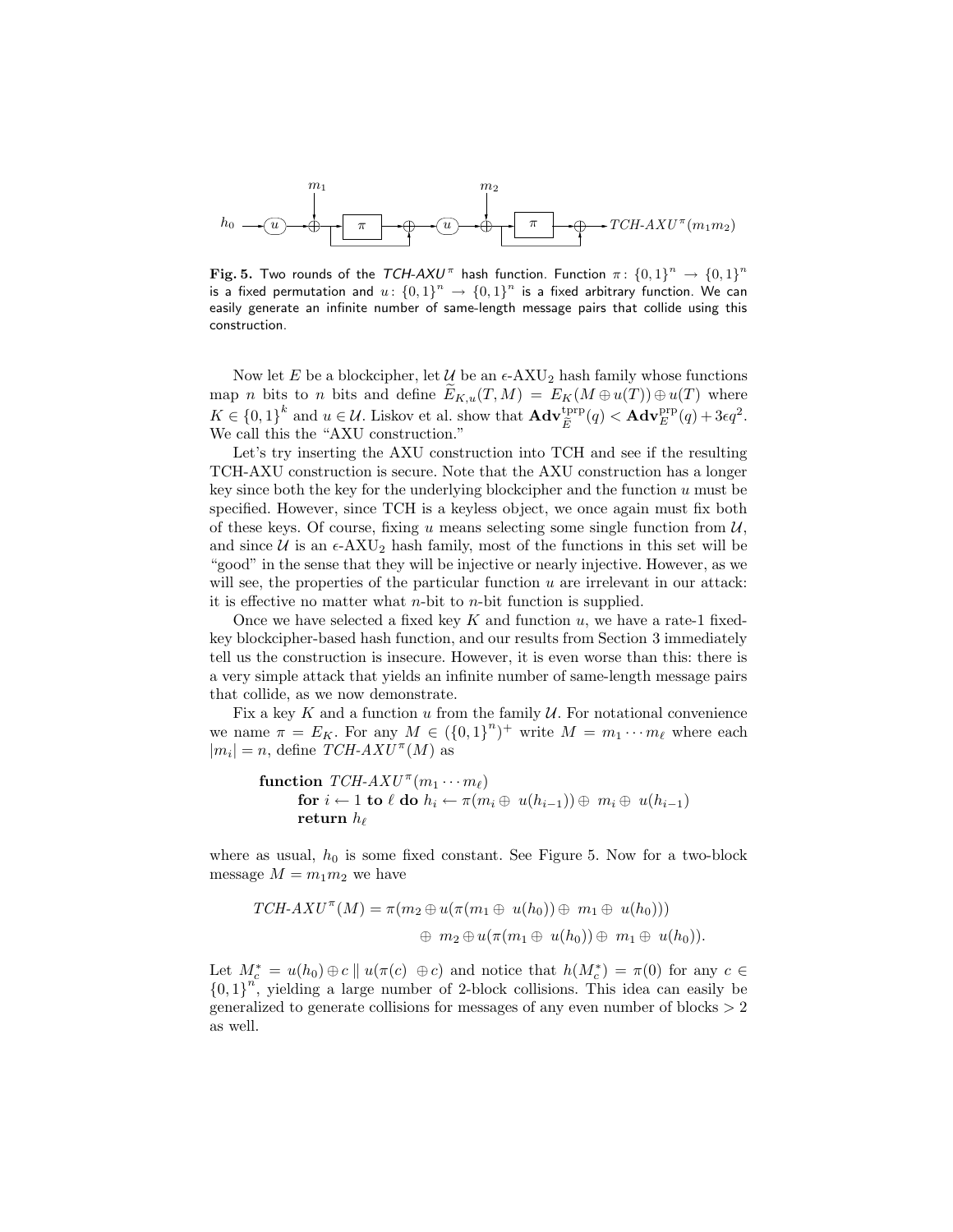The Security of TCH. The preceding two attacks do not imply that any tweakable blockcipher constructed as a mode on a conventional blockcipher will yield an easily-breakable TCH construction. It just so happened that the two modes given by the authors did fall to simple attacks. However, we can imagine other tweakable-blockcipher constructions where attacks on the resulting TCH are not so obvious. But the results of this paper tell us that if the tweakable blockcipher were constructed from a single call to a conventional blockcipher, the resulting TCH would not have a proof of security and would therefore have to be treated as a primitive.

A New Model. It is natural to ask whether TCH works under any model for tweakable blockciphers. And it's fairly clear that extending the ideal-cipher model to the tweakable setting does the trick: let  $k, t, n \geq 1$  be numbers. Define TBloc( $k, t, n$ ) be the set of all tweakable blockciphers  $\tilde{E}$ :  $\{0, 1\}^k \times \{0, 1\}^t \times$  ${0,1}^n \rightarrow {0,1}^n$ . Choosing a random element of TBloc(k, t, n) means that for each  $(K,T) \in \{0,1\}^k \times \{0,1\}^t$  one chooses a random permutation  $E_K(T, \cdot)$ .

For TCH, we require  $t = n$  and we fix the key K to some constant. But this immediately reduces to MMO in the ideal-cipher model for conventional blockciphers, which was proven secure previously [2]. We have essentially lost the distinction between the key and the tweak since in our new ideal-tweakablecipher model they are equivalent. The notion that the tweak is public and the key is secret has been lost. The notion that the tweak should be cheap to change while the key is normally expensive to change has similarly been lost.

What does provable security in the ideal-tweakable-cipher model mean? Notice that in each of the above attacks on TCH we exploited details of the construction of the underlying tweakable blockcipher. Had we treated these underlying objects as black boxes, we would have had no effective course of attack; we can therefore conclude that any attack on TCH must exploit the internal features of the tweakable blockcipher upon which it is constructed, meaning that perhaps a a tweakable blockcipher primitive might yield a secure TCH. The Hasty Pudding cipher is the only tweakable blockcipher primitive we know of [13]. Whether using Hasty Pudding in TCH yields an efficient collision resistant hash function is left as an open question, but we can be certain that any attacks on TCH-HP would require the cryptanalyst delve into the inner workings of the Hasty Pudding cipher.

#### 5 Conclusion and Open Problems

Our results give strong evidence that we cannot build rate-1 collision-resistant hash functions from a blockcipher that uses only a small set of keys. Does this mean we are forced to accept constructions that change the key arbitrarily with each round if we want provable security? Not necessarily. Our results say nothing about schemes in this framework that rekey, say, every other round. It would be interesting to show sufficient conditions on how often the blockcipher must be rekeyed in order to maintain a good collision resistance bound. Alternatively,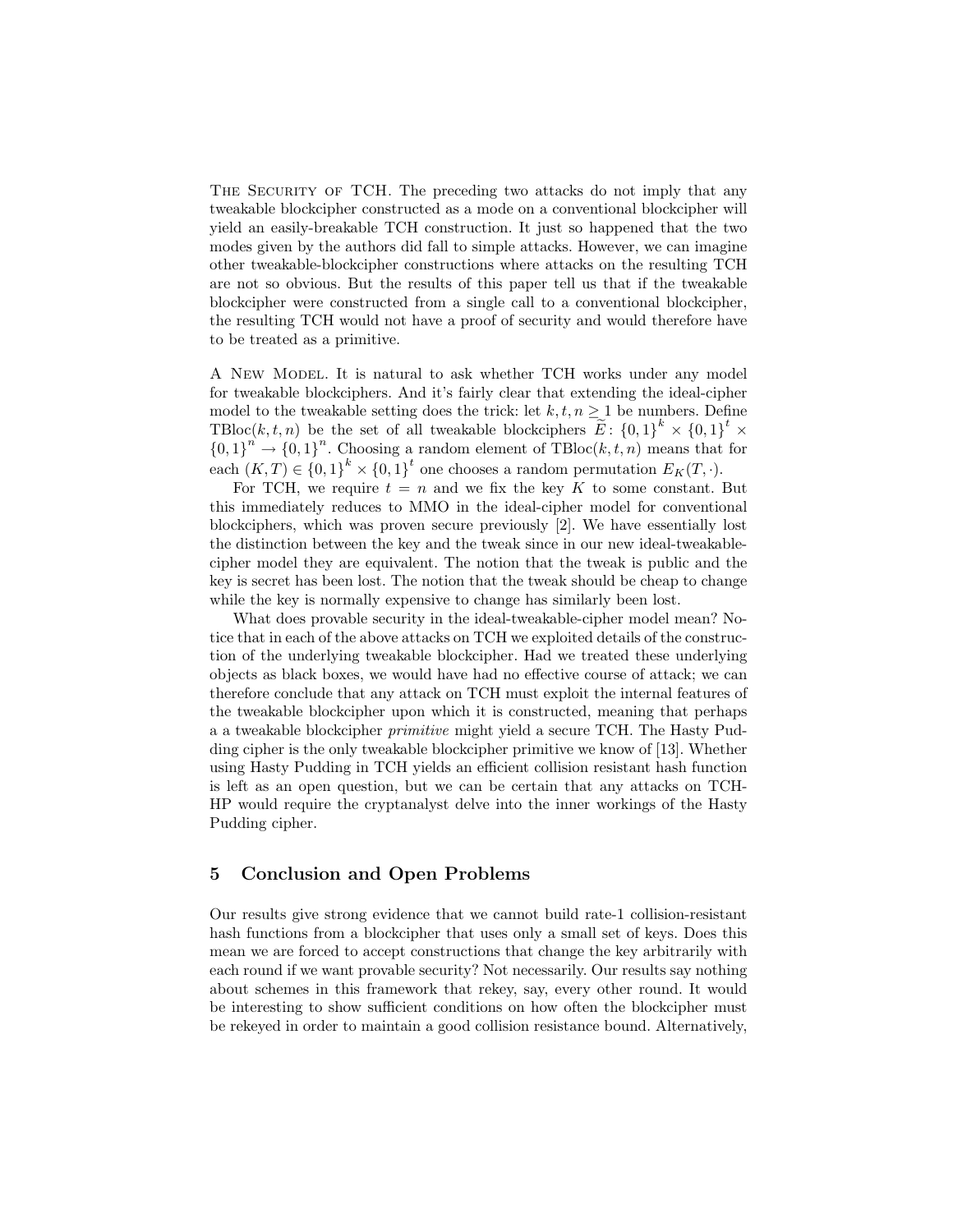perhaps the key can be fixed in a non-Merkle-Damg˚ard construction; the results of Gennaro et al. [5], although for a different security property than we considered here, may provide some insight. Or perhaps there is some relaxation of the model and weakening of the adversary that admit security proofs for highly-efficient blockcipher-based schemes. We leave these as open questions.

### Acknowledgements

Thanks to Phillip Rogaway for suggesting to spell "blockcipher" as a single word (it saved typing a hyphen more than 20 times) and for various suggestions and comments on an early draft of this manuscript. Thanks as well to several Eurocrypt 2005 reviewers for their insightful suggestions. John Black's work was supported by NSF CAREER-0240000 and a gift from the Boettcher Foundation. Part of this work was conducted while Tom Shrimpton was at UC Davis and was supported by NSF 0208842, NSF 0085961, and a gift from Cisco Systems.

## References

- 1. Black, J., Cochran, M., and Shrimpton, T. On the impossibility of highly efficient blockcipher-based hash functions. Full version of this paper, www.cs.colorado.edu/˜jrblack, 2005.
- 2. Black, J., Rogaway, P., and Shrimpton, T. Black-box analysis of the blockcipher-based hash-function constructions from PGV. In Advances in Cryptology – CRYPTO '02 (2002), vol. 2442 of Lecture Notes in Computer Science, Springer-Verlag.
- 3. CARTER, L., AND WEGMAN, M. Universal hash functions. J. of Computer and System Sciences, 18 (1979), 143–154.
- 4. DAMGÅRD, I. A design principle for hash functions. In Advances in Cryptology CRYPTO '89 (1990), G. Brassard, Ed., vol. 435 of Lecture Notes in Computer Science, Springer-Verlag.
- 5. Gennaro, R., Gertner, Y., Katz, J., and Trevisan, L. Bounds on the efficiency of generic cryptographic constructions. To appear in the SIAM Journal on Computing.
- 6. Handschuh, H., Knudsen, L., and Robshaw, M. Analysis of SHA-1 in encryption mode. In Advances in Cryptology - CT-RSA '01 (2001), D. Naccache, Ed., Lecture Notes in Computer Science, Springer-Verlag, pp. 70–83.
- 7. Liskov, M., Rivest, R., and Wagner, D. Tweakable block ciphers. In Advances in Cryptology – CRYPTO '02 (2002), M. Yung, Ed., Lecture Notes in Computer Science, Springer-Verlag, pp. 31–46.
- 8. Matyas, S., Meyer, C., and Oseas, J. Generating strong one-way functions with cryptographic algorithms. IBM Technical Disclosure Bulletin 27, 10a (1985), 5658–5659.
- 9. MENEZES, A., VAN OORSCHOT, P., AND VANSTONE, S. Handbook of Applied Cryptography. CRC Press, 1996.
- 10. Merkle, R. One way hash functions and DES. In Advances in Cryptology CRYPTO '89 (1990), G. Brassard, Ed., vol. 435 of Lecture Notes in Computer Science, Springer-Verlag.